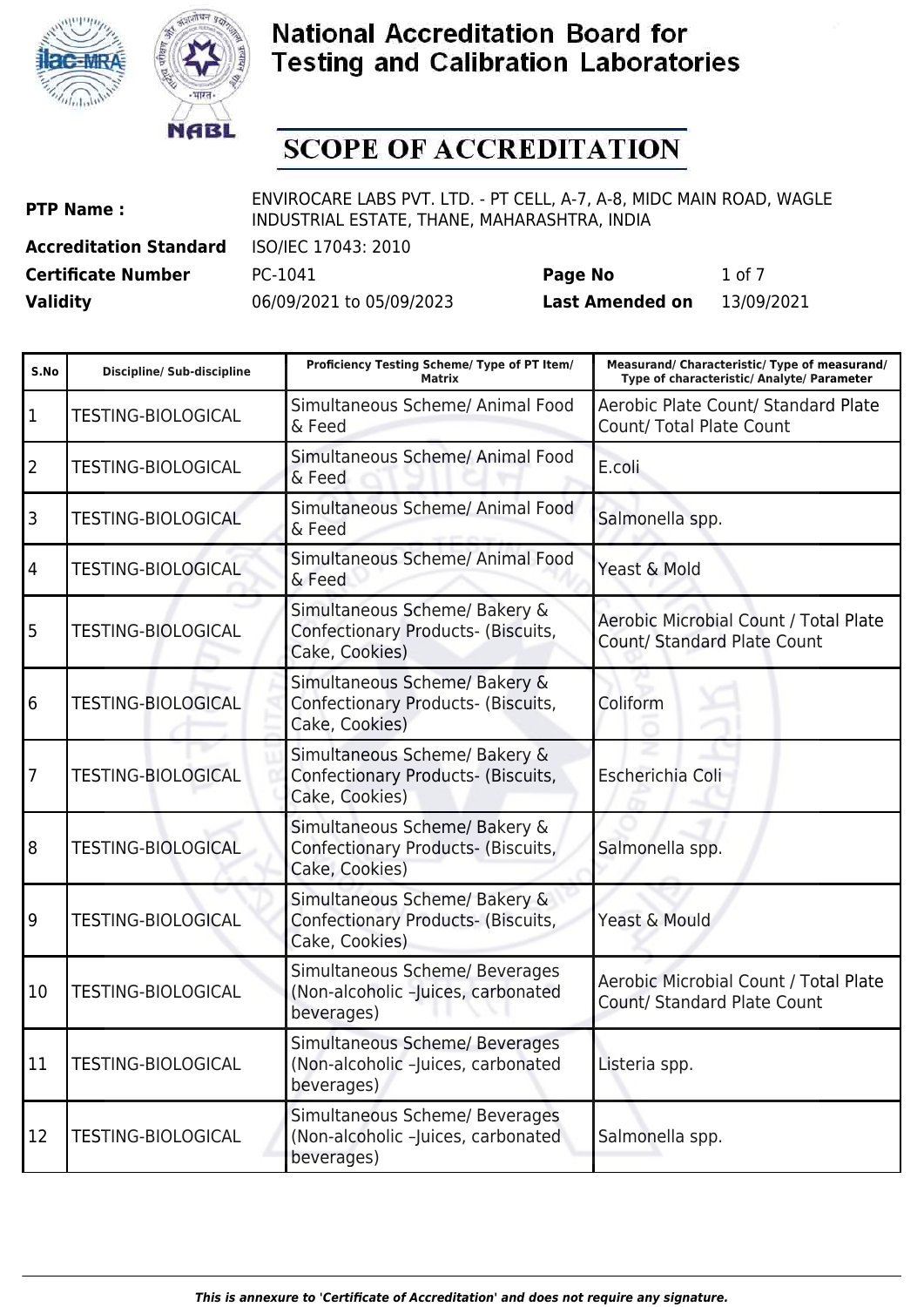



# **SCOPE OF ACCREDITATION**

| <b>PTP Name:</b>              | ENVIROCARE LABS PVT. LTD. - PT CELL, A-7, A-8, MIDC MAIN ROAD, WAGLE<br>INDUSTRIAL ESTATE, THANE, MAHARASHTRA, INDIA |                        |            |
|-------------------------------|----------------------------------------------------------------------------------------------------------------------|------------------------|------------|
| <b>Accreditation Standard</b> | ISO/IEC 17043: 2010                                                                                                  |                        |            |
| <b>Certificate Number</b>     | PC-1041                                                                                                              | Page No                | 2 of 7     |
| <b>Validity</b>               | 06/09/2021 to 05/09/2023                                                                                             | <b>Last Amended on</b> | 13/09/2021 |

| S.No | <b>Discipline/ Sub-discipline</b> | Proficiency Testing Scheme/ Type of PT Item/<br>Matrix                             | Measurand/ Characteristic/ Type of measurand/<br>Type of characteristic/ Analyte/ Parameter |
|------|-----------------------------------|------------------------------------------------------------------------------------|---------------------------------------------------------------------------------------------|
| 13   | <b>TESTING-BIOLOGICAL</b>         | Simultaneous Scheme/ Beverages<br>(Non-alcoholic -Juices, carbonated<br>beverages) | Staphylococcus aureus                                                                       |
| 14   | TESTING-BIOLOGICAL                | Simultaneous Scheme/ Beverages<br>(Non-alcoholic -Juices, carbonated<br>beverages) | Yeast & Mould                                                                               |
| 15   | <b>TESTING-BIOLOGICAL</b>         | Simultaneous Scheme/ Canned &<br><b>Processed Food</b>                             | Aerobic Plate Count/ Standard Plate<br>Count/ Total Plate Count                             |
| 16   | <b>TESTING-BIOLOGICAL</b>         | Simultaneous Scheme/ Canned &<br><b>Processed Food</b>                             | E.coli                                                                                      |
| 17   | <b>TESTING-BIOLOGICAL</b>         | Simultaneous Scheme/ Canned &<br><b>Processed Food</b>                             | Listeria monocytogenes                                                                      |
| 18   | <b>TESTING-BIOLOGICAL</b>         | Simultaneous Scheme/ Canned &<br><b>Processed Food</b>                             | S.aureus                                                                                    |
| 19   | <b>TESTING-BIOLOGICAL</b>         | Simultaneous Scheme/ Canned &<br><b>Processed Food</b>                             | Salmonella spp.                                                                             |
| 20   | <b>TESTING-BIOLOGICAL</b>         | Simultaneous Scheme/ Canned &<br><b>Processed Food</b>                             | Yeast & Mold                                                                                |
| 21   | <b>TESTING-BIOLOGICAL</b>         | Simultaneous Scheme/ Cereals,<br><b>Pulses &amp; Cereal Products</b>               | Aerobic Microbial Count / Total Plate<br>Count/ Standard Plate Count                        |
| 22   | <b>TESTING-BIOLOGICAL</b>         | Simultaneous Scheme/ Cereals,<br><b>Pulses &amp; Cereal Products</b>               | E.coli                                                                                      |
| 23   | <b>TESTING-BIOLOGICAL</b>         | Simultaneous Scheme/ Cereals,<br><b>Pulses &amp; Cereal Products</b>               | Listeria monocytogenes                                                                      |
| 24   | <b>TESTING-BIOLOGICAL</b>         | Simultaneous Scheme/ Cereals,<br><b>Pulses &amp; Cereal Products</b>               | S.aureus                                                                                    |
| 25   | <b>TESTING-BIOLOGICAL</b>         | Simultaneous Scheme/ Cereals,<br><b>Pulses &amp; Cereal Products</b>               | Salmonella spp.                                                                             |
| 26   | <b>TESTING-BIOLOGICAL</b>         | Simultaneous Scheme/ Cereals,<br><b>Pulses &amp; Cereal Products</b>               | Yeast & Mold                                                                                |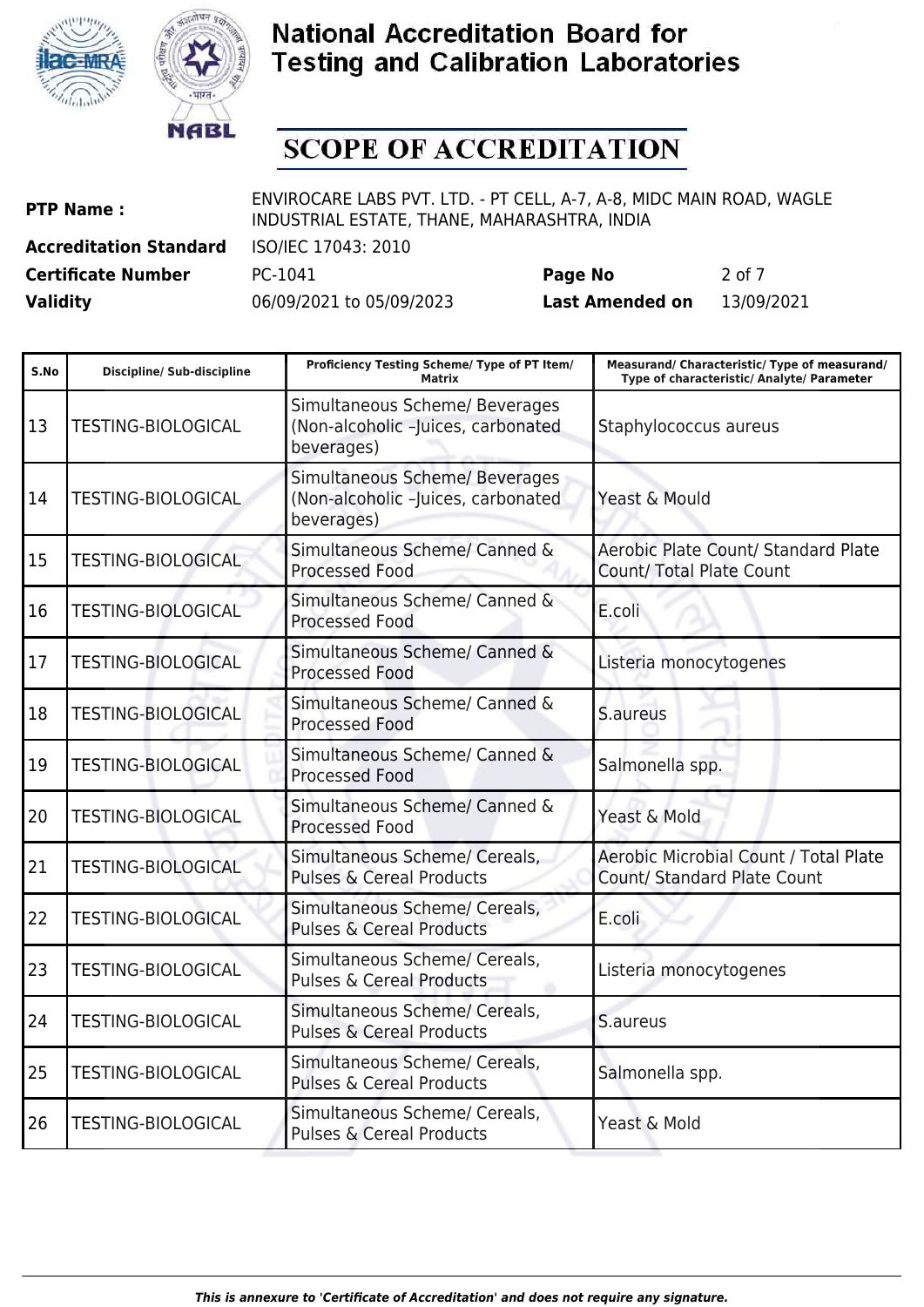



## **SCOPE OF ACCREDITATION**

| <b>PTP Name:</b>              | ENVIROCARE LABS PVT. LTD. - PT CELL, A-7, A-8, MIDC MAIN ROAD, WAGLE<br>INDUSTRIAL ESTATE, THANE, MAHARASHTRA, INDIA |         |        |
|-------------------------------|----------------------------------------------------------------------------------------------------------------------|---------|--------|
| <b>Accreditation Standard</b> | ISO/IEC 17043: 2010                                                                                                  |         |        |
| Certificate Number            | PC-1041                                                                                                              | Page No | 3 of 7 |

| S.No | <b>Discipline/ Sub-discipline</b> | Proficiency Testing Scheme/ Type of PT Item/<br><b>Matrix</b>                                                        | Measurand/ Characteristic/ Type of measurand/<br>Type of characteristic/ Analyte/ Parameter |
|------|-----------------------------------|----------------------------------------------------------------------------------------------------------------------|---------------------------------------------------------------------------------------------|
| 27   | <b>TESTING-BIOLOGICAL</b>         | Simultaneous Scheme/ Coffee &<br>Cocoa products                                                                      | Aerobic Plate Count/ Standard Plate<br><b>Count/ Total Plate Count</b>                      |
| 28   | <b>TESTING-BIOLOGICAL</b>         | Simultaneous Scheme/ Coffee &<br>Cocoa products                                                                      | Ecoli                                                                                       |
| 29   | <b>TESTING-BIOLOGICAL</b>         | Simultaneous Scheme/ Coffee &<br>Cocoa products                                                                      | Salmonella spp.                                                                             |
| 30   | <b>TESTING-BIOLOGICAL</b>         | Simultaneous Scheme/ Coffee &<br>Cocoa products                                                                      | Yeast & Mold                                                                                |
| 31   | <b>TESTING-BIOLOGICAL</b>         | Simultaneous Scheme/ Dairy & Dairy<br>Products - (Milk Powder, Infant<br>Formulae)                                   | <b>Aerobic Microbial Count / Total Plate</b><br>Count/ Standard Plate Count                 |
| 32   | <b>TESTING-BIOLOGICAL</b>         | Simultaneous Scheme/ Dairy & Dairy<br>Products - (Milk Powder, Infant<br>Formulae)                                   | <b>Bacillus Cereus</b>                                                                      |
| 33   | <b>TESTING-BIOLOGICAL</b>         | Simultaneous Scheme/ Dairy & Dairy<br>Products - (Milk Powder, Infant<br>Formulae)                                   | <b>Coliform Count</b>                                                                       |
| 34   | <b>TESTING-BIOLOGICAL</b>         | Simultaneous Scheme/ Dairy & Dairy<br>Products - (Milk Powder, Infant<br>Formulae)                                   | Escherichia Coli                                                                            |
| 35   | <b>TESTING-BIOLOGICAL</b>         | Simultaneous Scheme/ Dairy & Dairy<br>Products - (Milk Powder, Infant<br>Formulae)                                   | Listeria spp.                                                                               |
| 36   | <b>TESTING-BIOLOGICAL</b>         | Simultaneous Scheme/ Dairy & Dairy<br>Products - (Milk Powder, Infant<br>Formulae)                                   | Salmonella spp.                                                                             |
| 37   | <b>TESTING-BIOLOGICAL</b>         | Simultaneous Scheme/ Disinfectants                                                                                   | Antimicrobial Efficacy/ Time Kill Test                                                      |
| 38   | <b>TESTING-BIOLOGICAL</b>         | Simultaneous Scheme/ Drugs &<br><b>Pharmaceuticals Non-sterile</b><br>pharmaceutical products- Surgical<br>dressings | Escherichia Coli                                                                            |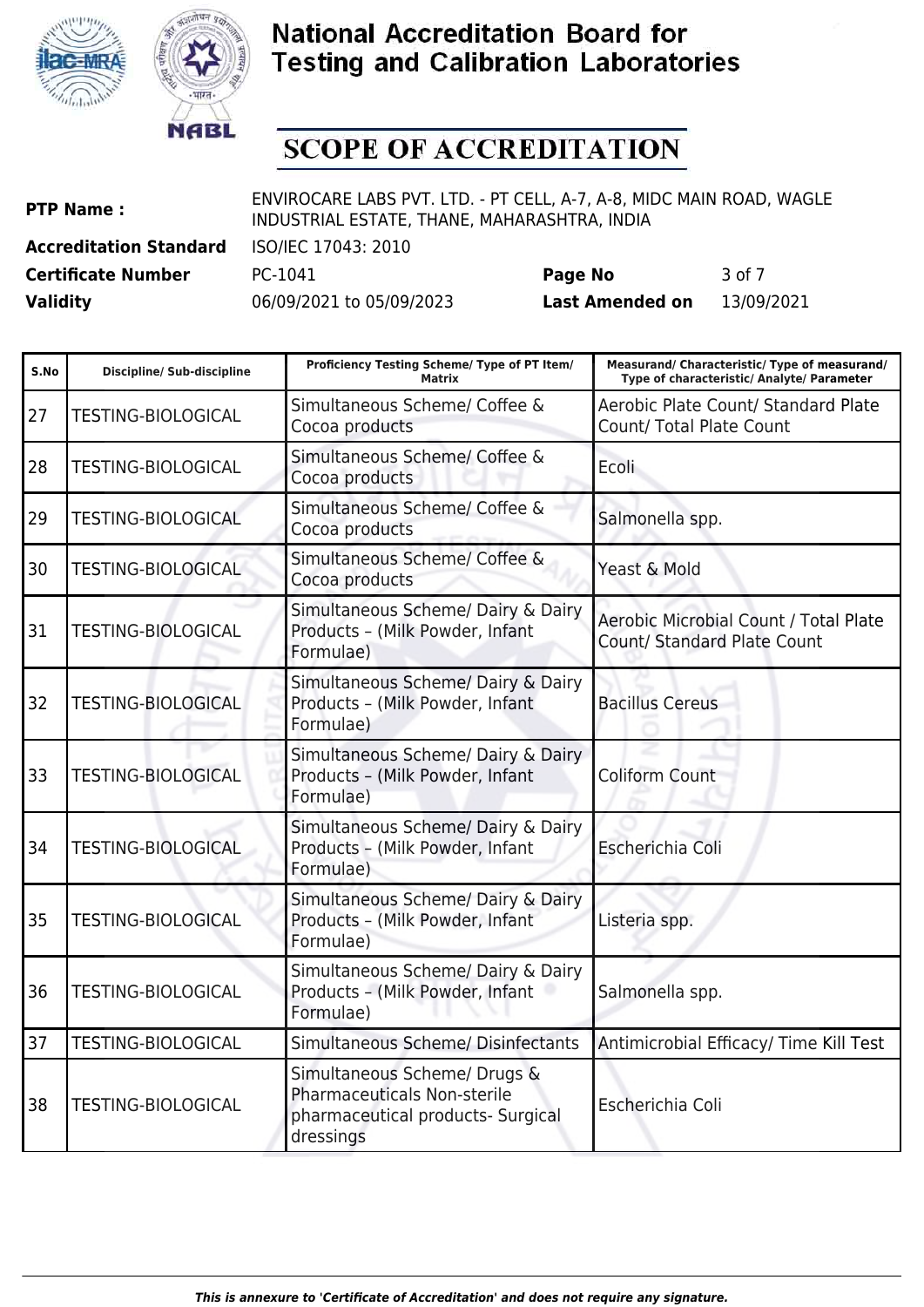



# **SCOPE OF ACCREDITATION**

| <b>PTP Name:</b>              | ENVIROCARE LABS PVT. LTD. - PT CELL, A-7, A-8, MIDC MAIN ROAD, WAGLE<br>INDUSTRIAL ESTATE, THANE, MAHARASHTRA, INDIA |                        |            |
|-------------------------------|----------------------------------------------------------------------------------------------------------------------|------------------------|------------|
| <b>Accreditation Standard</b> | ISO/IEC 17043: 2010                                                                                                  |                        |            |
| <b>Certificate Number</b>     | PC-1041                                                                                                              | Page No                | 4 of 7     |
| <b>Validity</b>               | 06/09/2021 to 05/09/2023                                                                                             | <b>Last Amended on</b> | 13/09/2021 |

| S.No | <b>Discipline/ Sub-discipline</b> | Proficiency Testing Scheme/ Type of PT Item/<br>Matrix                                                               | Measurand/ Characteristic/ Type of measurand/<br>Type of characteristic/ Analyte/ Parameter |
|------|-----------------------------------|----------------------------------------------------------------------------------------------------------------------|---------------------------------------------------------------------------------------------|
| 39   | <b>TESTING-BIOLOGICAL</b>         | Simultaneous Scheme/ Drugs &<br>Pharmaceuticals Non-sterile<br>pharmaceutical products- Surgical<br>dressings        | Pseudomonas aeruginosa                                                                      |
| 40   | <b>TESTING-BIOLOGICAL</b>         | Simultaneous Scheme/ Drugs &<br>Pharmaceuticals Non-sterile<br>pharmaceutical products- Surgical<br>dressings        | Salmonella spp.                                                                             |
| 41   | <b>TESTING-BIOLOGICAL</b>         | Simultaneous Scheme/ Drugs &<br><b>Pharmaceuticals Non-sterile</b><br>pharmaceutical products- Surgical<br>dressings | Shigella Sp.                                                                                |
| 42   | <b>TESTING-BIOLOGICAL</b>         | Simultaneous Scheme/ Egg & Egg<br>products                                                                           | Aerobic Plate Count/ Standard Plate<br>Count/ Total Plate Count                             |
| 43   | <b>TESTING-BIOLOGICAL</b>         | Simultaneous Scheme/ Egg & Egg<br>products                                                                           | Enterobacteriaceae                                                                          |
| 44   | <b>TESTING-BIOLOGICAL</b>         | Simultaneous Scheme/ Egg & Egg<br>products                                                                           | Listeria monocytogenes                                                                      |
| 45   | <b>TESTING-BIOLOGICAL</b>         | Simultaneous Scheme/ Egg & Egg<br>products                                                                           | Salmonella spp.                                                                             |
| 46   | <b>TESTING-BIOLOGICAL</b>         | Simultaneous Scheme/ Fruit &<br>vegetable Products (Dehydrated)                                                      | Aerobic Microbial Count / Total Plate<br><b>Count/ Standard Plate Count</b>                 |
| 47   | <b>TESTING-BIOLOGICAL</b>         | Simultaneous Scheme/ Fruit &<br>vegetable Products (Dehydrated)                                                      | Escherichia Coli                                                                            |
| 48   | <b>TESTING-BIOLOGICAL</b>         | Simultaneous Scheme/ Fruit &<br>vegetable Products (Dehydrated)                                                      | Listeria spp.                                                                               |
| 49   | <b>TESTING-BIOLOGICAL</b>         | Simultaneous Scheme/ Fruit &<br>vegetable Products (Dehydrated)                                                      | Salmonella spp.                                                                             |
| 50   | <b>TESTING-BIOLOGICAL</b>         | Simultaneous Scheme/ Fruit &<br>vegetable Products (Dehydrated)                                                      | Shigella Sp.                                                                                |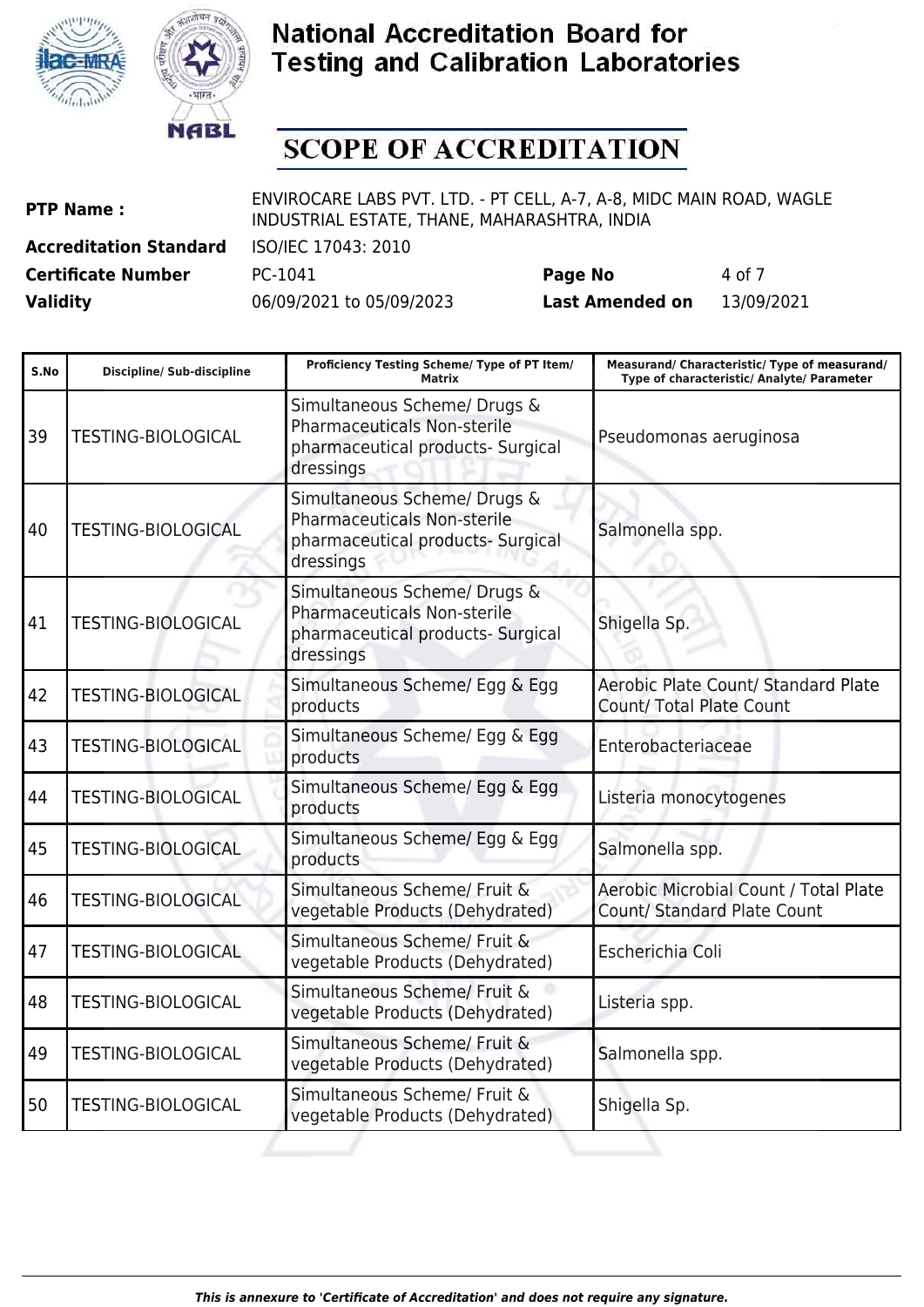



## **SCOPE OF ACCREDITATION**

| <b>PTP Name:</b>              | ENVIROCARE LABS PVT. LTD. - PT CELL, A-7, A-8, MIDC MAIN ROAD, WAGLE<br>INDUSTRIAL ESTATE, THANE, MAHARASHTRA, INDIA |         |        |
|-------------------------------|----------------------------------------------------------------------------------------------------------------------|---------|--------|
| <b>Accreditation Standard</b> | ISO/IEC 17043: 2010                                                                                                  |         |        |
| <b>Certificate Number</b>     | PC-1041                                                                                                              | Page No | 5 of 7 |

| S.No | <b>Discipline/ Sub-discipline</b> | Proficiency Testing Scheme/ Type of PT Item/<br><b>Matrix</b>                               | Measurand/ Characteristic/ Type of measurand/<br>Type of characteristic/ Analyte/ Parameter |
|------|-----------------------------------|---------------------------------------------------------------------------------------------|---------------------------------------------------------------------------------------------|
| 51   | <b>TESTING-BIOLOGICAL</b>         | Simultaneous Scheme/ Fruit &<br>vegetable Products (Dehydrated)                             | Yeast & Mould                                                                               |
| 52   | <b>TESTING-BIOLOGICAL</b>         | Simultaneous Scheme/ Herbs, spices<br>& condiments                                          | Aerobic Plate Count/ Standard Plate<br>Count/ Total Plate Count                             |
| 53   | <b>TESTING-BIOLOGICAL</b>         | Simultaneous Scheme/ Herbs, spices<br>& condiments                                          | Enterobacteriaceae                                                                          |
| 54   | <b>TESTING-BIOLOGICAL</b>         | Simultaneous Scheme/ Herbs, spices<br>& condiments                                          | Yeast & Mold                                                                                |
| 55   | <b>TESTING-BIOLOGICAL</b>         | Simultaneous Scheme/ Meat & Meat<br>Products                                                | Listeria monocytogenes                                                                      |
| 56   | <b>TESTING-BIOLOGICAL</b>         | Simultaneous Scheme/ Meat & Meat<br>Products                                                | Salmonella spp.                                                                             |
| 57   | <b>TESTING-BIOLOGICAL</b>         | Simultaneous Scheme/ Oilseeds &<br><b>Byproducts</b>                                        | Salmonella spp.                                                                             |
| 58   | <b>TESTING-BIOLOGICAL</b>         | Simultaneous Scheme/ Ready to<br>Cook/ Ready to Eat (excluding<br>Meat/Fish & its products) | Aerobic Microbial Count / Total Plate<br><b>Count/ Standard Plate Count</b>                 |
| 59   | <b>TESTING-BIOLOGICAL</b>         | Simultaneous Scheme/ Ready to<br>Cook/ Ready to Eat (excluding<br>Meat/Fish & its products) | Escherichia Coli                                                                            |
| 60   | <b>TESTING-BIOLOGICAL</b>         | Simultaneous Scheme/ Ready to<br>Cook/ Ready to Eat (excluding<br>Meat/Fish & its products) | Listeria spp.                                                                               |
| 61   | <b>TESTING-BIOLOGICAL</b>         | Simultaneous Scheme/ Ready to<br>Cook/ Ready to Eat (excluding<br>Meat/Fish & its products) | Salmonella spp.                                                                             |
| 62   | <b>TESTING-BIOLOGICAL</b>         | Simultaneous Scheme/ Sanitizers                                                             | Antimicrobial Efficacy/ Time Kill Test                                                      |
| 63   | <b>TESTING-BIOLOGICAL</b>         | Simultaneous Scheme/ Snacks &<br><b>Instant Mixes</b>                                       | Aerobic Plate Count/ Standard Plate<br><b>Count/ Total Plate Count</b>                      |
| 64   | <b>TESTING-BIOLOGICAL</b>         | Simultaneous Scheme/ Snacks &<br><b>Instant Mixes</b>                                       | E.coli                                                                                      |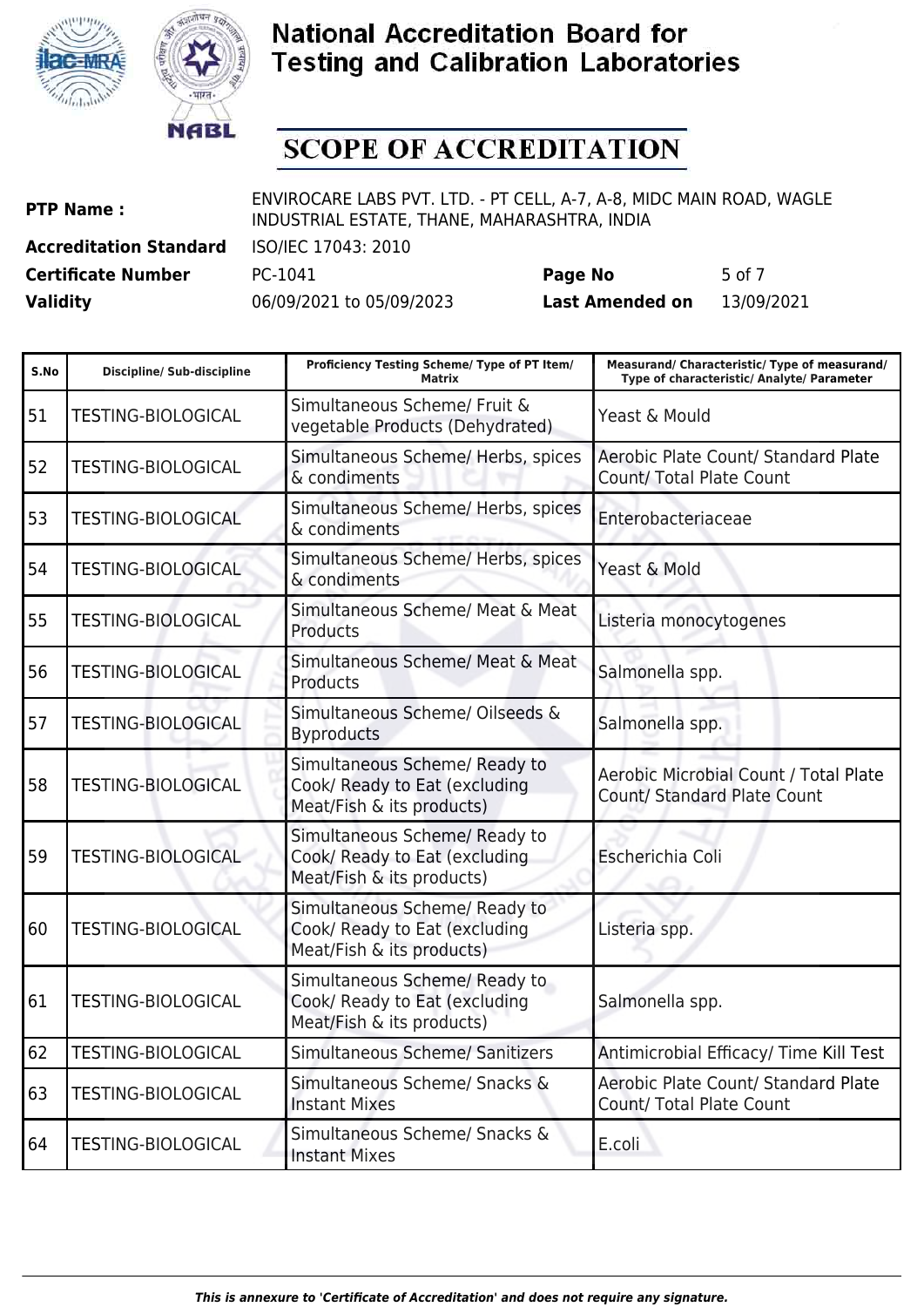



## **SCOPE OF ACCREDITATION**

| <b>PTP Name:</b>              | ENVIROCARE LABS PVT. LTD. - PT CELL, A-7, A-8, MIDC MAIN ROAD, WAGLE<br>INDUSTRIAL ESTATE, THANE, MAHARASHTRA, INDIA |         |        |
|-------------------------------|----------------------------------------------------------------------------------------------------------------------|---------|--------|
| <b>Accreditation Standard</b> | ISO/IEC 17043: 2010                                                                                                  |         |        |
| <b>Certificate Number</b>     | PC-1041                                                                                                              | Page No | 6 of 7 |

| S.No | <b>Discipline/ Sub-discipline</b> | Proficiency Testing Scheme/ Type of PT Item/<br><b>Matrix</b> | Measurand/ Characteristic/ Type of measurand/<br>Type of characteristic/ Analyte/ Parameter |
|------|-----------------------------------|---------------------------------------------------------------|---------------------------------------------------------------------------------------------|
| 65   | <b>TESTING-BIOLOGICAL</b>         | Simultaneous Scheme/ Snacks &<br><b>Instant Mixes</b>         | Listeria monocytogenes                                                                      |
| 66   | <b>TESTING-BIOLOGICAL</b>         | Simultaneous Scheme/ Snacks &<br><b>Instant Mixes</b>         | S.aureus                                                                                    |
| 67   | <b>TESTING-BIOLOGICAL</b>         | Simultaneous Scheme/ Snacks &<br><b>Instant Mixes</b>         | Salmonella spp.                                                                             |
| 68   | <b>TESTING-BIOLOGICAL</b>         | Simultaneous Scheme/ Snacks &<br><b>Instant Mixes</b>         | Yeast & Mold                                                                                |
| 69   | <b>TESTING-BIOLOGICAL</b>         | Simultaneous Scheme/ Spices<br>(Powdered/ Grounded)           | Salmonella spp.                                                                             |
| 70   | <b>TESTING-BIOLOGICAL</b>         | Simultaneous Scheme/ Swab                                     | E.coli                                                                                      |
| 71   | <b>TESTING-BIOLOGICAL</b>         | Simultaneous Scheme/ Swab                                     | Salmonella spp.                                                                             |
| 72   | <b>TESTING-BIOLOGICAL</b>         | Simultaneous Scheme/Tea                                       | Aerobic Plate Count/ Standard Plate<br>Count/ Total Plate Count                             |
| 73   | <b>TESTING-BIOLOGICAL</b>         | Simultaneous Scheme/Tea                                       | E.coli                                                                                      |
| 74   | <b>TESTING-BIOLOGICAL</b>         | Simultaneous Scheme/ Tea                                      | Salmonella Spp.                                                                             |
| 75   | <b>TESTING-BIOLOGICAL</b>         | Simultaneous Scheme/Tea                                       | Yeast & Mold                                                                                |
| 76   | <b>TESTING-BIOLOGICAL</b>         | Simultaneous Scheme/ Wastewater                               | Escherichia coli                                                                            |
| 77   | <b>TESTING-BIOLOGICAL</b>         | Simultaneous Scheme/ Wastewater                               | <b>Faecal Coliform</b>                                                                      |
| 78   | <b>TESTING-BIOLOGICAL</b>         | Simultaneous Scheme/ Wastewater                               | <b>Total Coliform Bacteria</b>                                                              |
| 79   | <b>TESTING-BIOLOGICAL</b>         | Simultaneous Scheme/ Water                                    | <b>Aerobic Microbial Count/ Total Plate</b><br>Count/ Standard Plate count                  |
| 80   | <b>TESTING-BIOLOGICAL</b>         | Simultaneous Scheme/ Water                                    | Escherichia coli                                                                            |
| 81   | <b>TESTING-BIOLOGICAL</b>         | Simultaneous Scheme/ Water                                    | Faecal Streptococci                                                                         |
| 82   | <b>TESTING-BIOLOGICAL</b>         | Simultaneous Scheme/ Water                                    | MS2 phage                                                                                   |
| 83   | <b>TESTING-BIOLOGICAL</b>         | Simultaneous Scheme/ Water                                    | Pseudomonas aeruginosa                                                                      |
| 84   | TESTING-BIOLOGICAL                | Simultaneous Scheme/ Water                                    | Salmonella spp.                                                                             |
| 85   | <b>TESTING-BIOLOGICAL</b>         | Simultaneous Scheme/ Water                                    | Shigella spp.                                                                               |